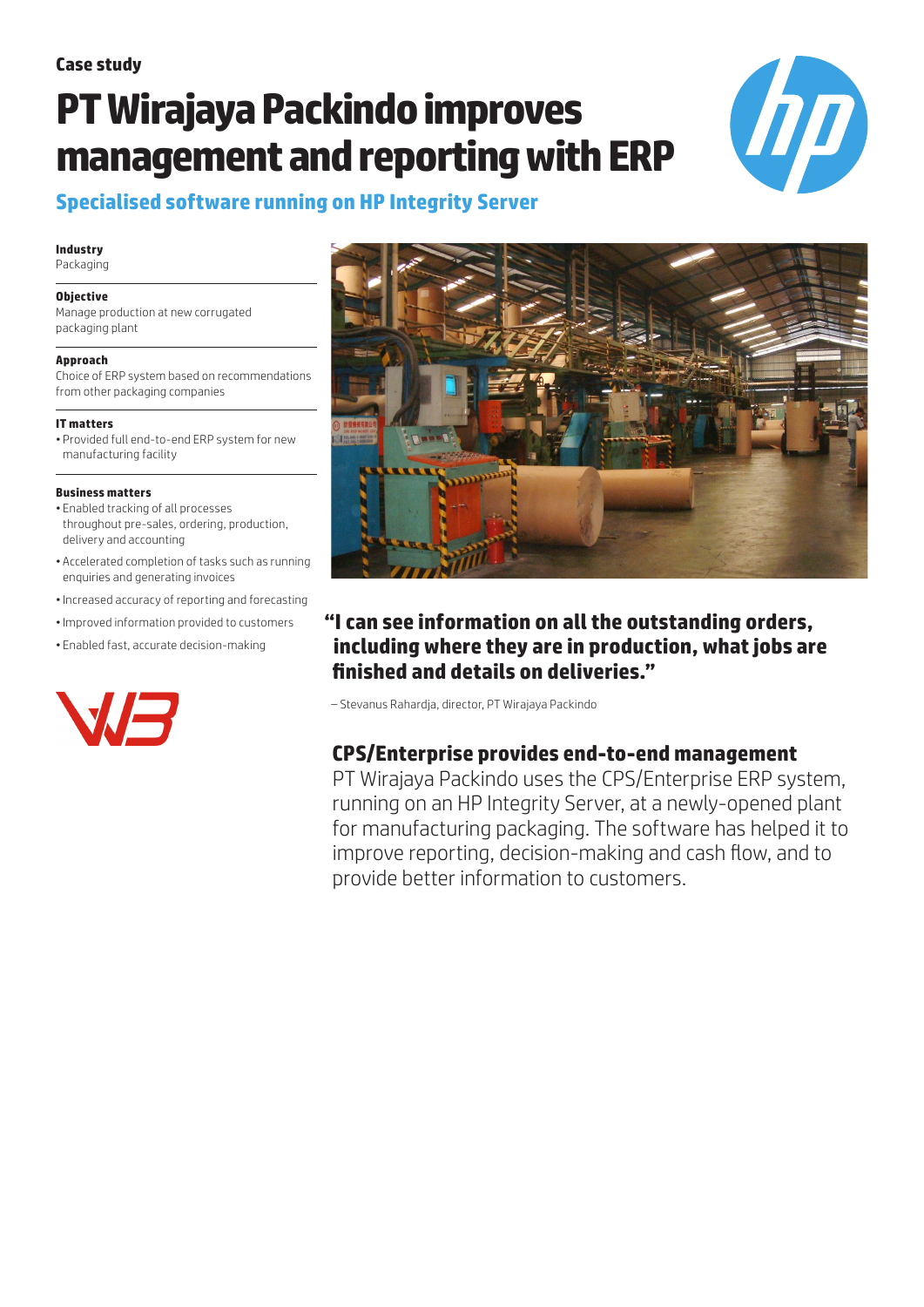

## **Challenge**

#### **Software for new plant**

Established in 1991, PT Wirajaya Packindo is one of the main manufacturers of corrugated cartons and boxes in Indonesia. It works closely with its customers to provide high quality, cost-effective packaging.

The company has capacity to manufacture up to 5,000 tonnes of corrugated boxes and sheet each month. It also has a paper mill division, which currently produces 12,000 tonnes of corrugated medium paper board and liner board,as well as 4,000 tonnes of coated duplex board each month. For its corrugated packaging plants, PT Wirajaya Packindo uses paper from its own paper mills.

The company's existing corrugated packaging plant, known as Wira Box 1, was using a custom-designed software system to manage production. When it expanded by opening a new plant in Purwakarta, called Wira Box 2, PT Wirajaya Packindo decided to review the software it was using, and look for a new system that would be better suited to the demands of corrugated packaging manufacturing.

## **Solution**

#### **Specialised ERP**

"The existing custom software had some limitations on how integrated it was, and was not always completely dependable in the information it produced, so we wanted a new solution at the outset for our second packaging plant," says Stevanus Rahardja, director at PT Wirajaya Packindo.

For the new site, Rahardja decided to use CPS/Enterprise, a specialised enterprise resource planning (ERP) system for corrugated packaging manufacture. The system was created by Prestige Atlantic, an HP partner.

"CPS/Enterprise is used in many corrugated packaging plants in Indonesia, so I already had a lot of information on the software from talking to other companies in the industry," says Rahardja. "This convinced me to use the CPS/Enterprise system for myself – knowing that it is already used by many other corrugated packaging companies gave me confidence."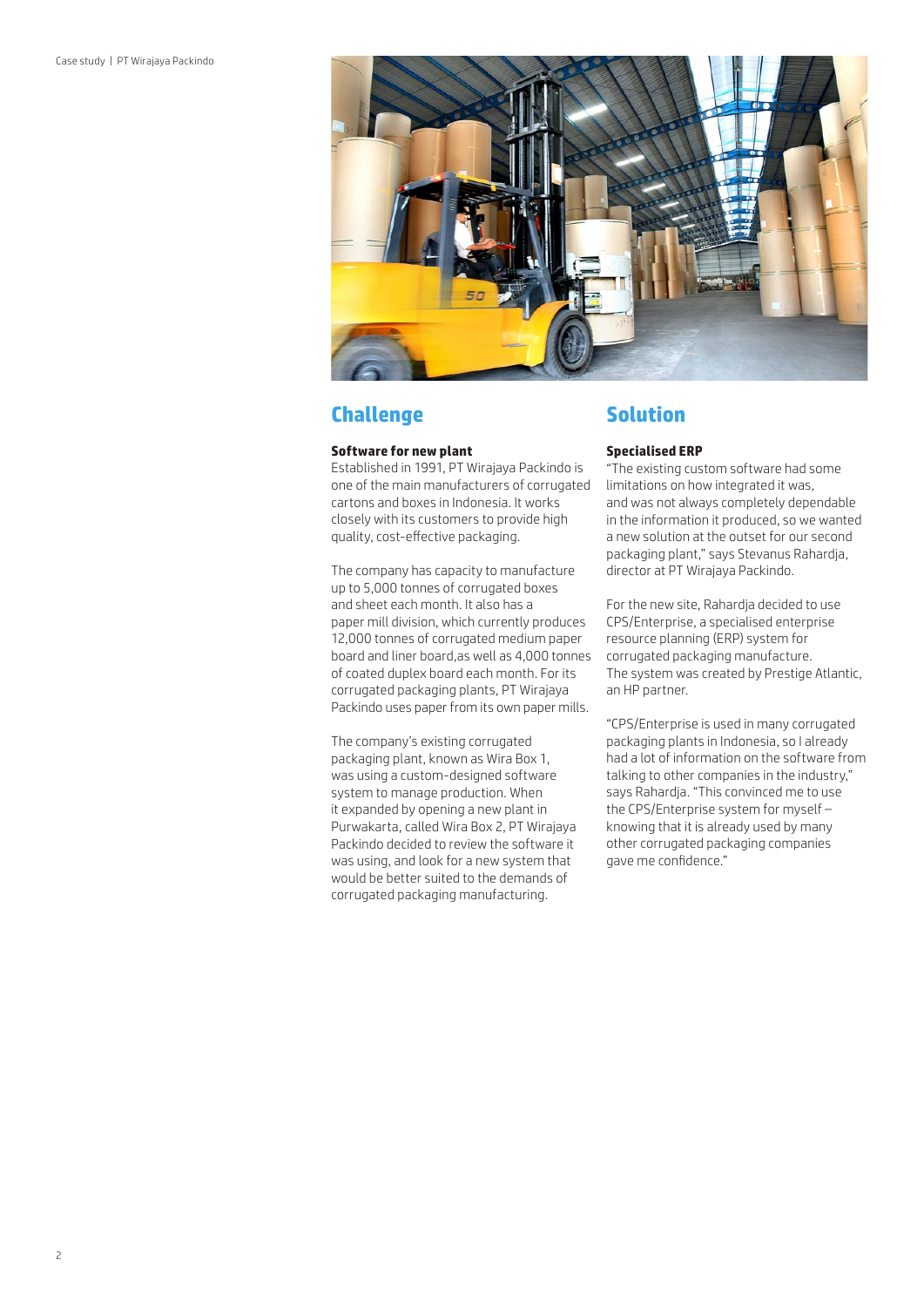

To run the CPS/Enterprise software, Prestige Atlantic recommended a system based on an HP Integrity rx2800i4 Server, running the HP-UX 11iv3 operating system. The server has four 146GB hard disks, which are mirrored to increase reliability. An HP Storage DAT 160 Tape Drive provides backup, while continued operation in the event of any power outages is ensured by an HP UPS R1500VA uninterruptible power supply.

"As a company, we were already using printers, laptops and other computers from HP," says Rahardja. "These HP products had been reliable, and I was happy to go with HP as the choice of hardware for the CPS/Enterprise system."

Prestige Atlantic and HP worked together to install the system, and implementation was completed on schedule. Rahardja comments, "HP provides 24-hour support, which is good. So far, we have not had any problems with either the hardware or the CPS/Enterprise system."

Now, up to 50 staff can use CPS/Enterprise at any one time. The software provides a full end-to-end solution, and enables the company to track all customer orders through the factory – from estimation and quotation, through receiving the order, to logistics, delivery and accounting. While a job is in production, CPS/Enterprise can manage and monitor all relevant manufacturing details, and the system also handles planning and inventory management.

### **Benefits**

#### **Improved forecasting**

"With CPS/Enterprise, we can give a quotation to the customer, then when we receive the purchase order from the customer we put that through the system, as well as managing shipping," says Rahardja. "I can get all that in one package – the software manages the whole process.

"The system enables us to complete many tasks quickly, such as running enquiries on data, and generating invoices," says Rahardja. "Time is money – so if I can get information faster, then I get the money quicker too."

With its accounts payable and accounts receivable information all integrated with CPS/Enterprise, PT Wirajaya Packindo has been able to improve cash flow and forecasting. Rahardja comments, "We know exactly when customers should pay us, and we have been able to make our cash flow prediction more specific and more accurate."

#### **Fast and accurate reports**

By linking to the machines used to make the packaging, CPS/Enterprise can provide detailed production data. Reports provided include information on downtime, production volumes, and the number of outstanding jobs at every stage of the production process, for example how many orders are finished but not yet delivered.